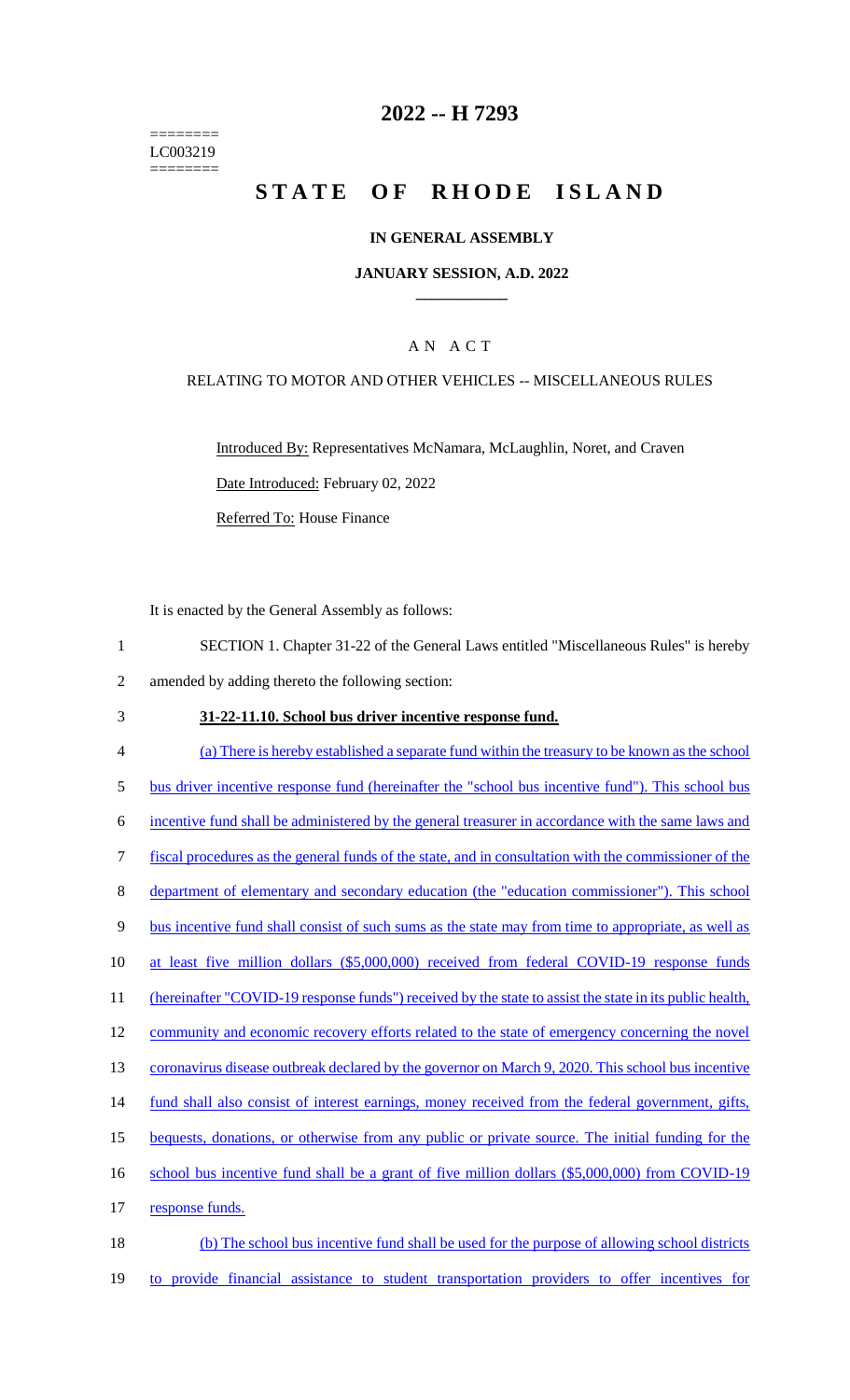1 employment and retention of persons who operate school buses within the state, including bus 2 drivers as well as bus monitors. As used herein, the term "school bus" includes traditional school buses, vans, and other motor vehicles used by the district, either directly or through an outside provider, to transport students to and from school, as well as to transport students for field trips, 5 athletic events, and other transportation provided by a school or school district to students for school-related and extracurricular activities as well as student activities engaged in as part of the basic education program ("BEP") and activities which fall outside of the BEP. (c) The school bus incentive fund shall be credited with: (1) Revenue authorized by the general assembly and specifically designated to be credited to the school bus incentive fund from federal funds allocated to the state pursuant to federal 11 legislation enacted after December 4, 2020 and in response to the COVID-19 outbreak or related 12 economic recovery, excluding federal grants that are not subject to appropriation and funds related to increased federal medical assistance percentage rates under section 1905(b) of the Social 14 Security Act; provided, that federal funds made available in the form of newly created 15 reimbursement programs may be authorized by the general assembly and designated to be credited 16 to the school bus incentive fund; and (2) Interest earned on such revenue. Amounts credited to the school bus incentive fund 18 shall be subject to appropriation and money remaining in the school bus incentive fund at the end of a fiscal year shall not revert to the general fund and shall be available for expenditure in the subsequent fiscal year. (d) The general treasurer, in consultation with the education commissioner, shall promulgate rules and regulations for the administration of this section, emphasizing the establishment of metrics for awarding these funds as well as a process allowing a school district to 24 access school bus incentive funds to pay extra compensation or incentives to hire and retain school bus drivers and monitors. Funds shall be issued by the general treasurer directly to school districts as directed by the education commissioner. SECTION 2. This act shall take effect upon passage.

======== LC003219 ========